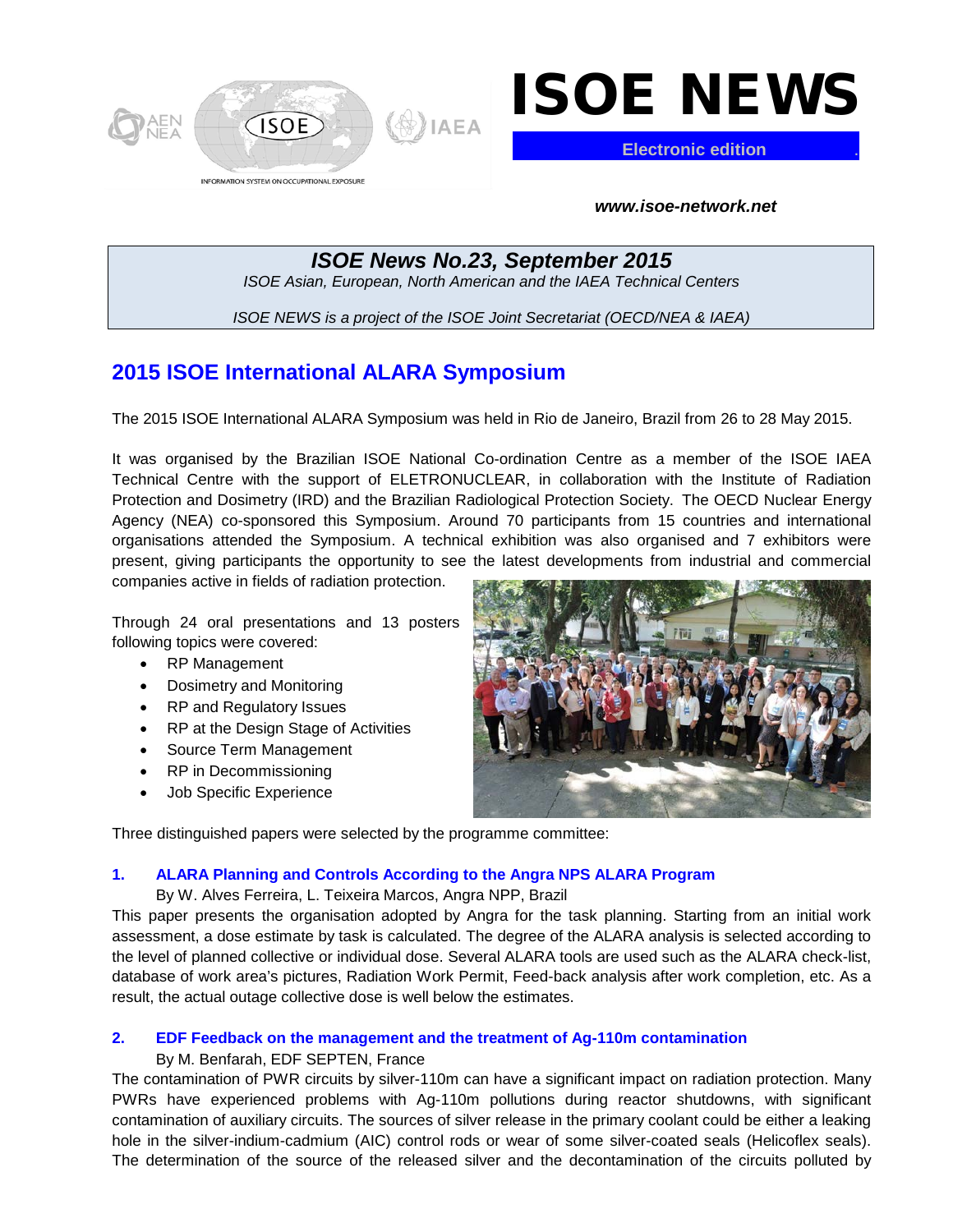silver-110m represent an important challenge to improving the source term management. This paper presents EDF's experience on these issues.

## **3. How R&D may help to improve RP performance at the decommissioning stage of nuclear power plant**

#### By G. Laurent (EDF CIDEN), L. Vaillant (CEPN), France

Within the framework of the dismantling of nine facilities, this paper explores several options to improve current and future dismantling projects, taking into account various constraints such as industrial safety, RP, costs, regulatory constraints, waste management issues, etc. It develops several topics: strategy of dismantling, learning from international experiences, needs of R&D in the field of source term characterisation, wireless communication and remotely operated equipment.

Proceedings are available on the ISOE [website.](http://www.isoe-network.net/index.php/symposium-mainmenu-113/proceedings.html) Pictures from the Symposium are available on a dedicated [IRD Facebook](https://www.facebook.com/media/set/?set=a.1605306426374179.1073741834.1438737639697726&type=3)<sup>©</sup> page.

#### **Technical Tour**

On Thursday, 28 May 2015, a technical visit took place at Angra Nuclear Power Plant. It notably allowed visiting the Angra 3 site under construction.

# **2015 ISOE Asian ALARA Symposium**

2015 ISOE Asian ALARA Symposium was held on 9-11September 2015 in Tokyo, Japan. The Asian Symposium was sponsored by the ISOE Asian Technical Center located at the Nuclear Information Centre, Nuclear Safety Research Association (NSRA). The Asian Symposium was attended by ISOE members from Japan, Finland, Austria, Republic of Korea, Sweden and USA.



Hiroko Tezuka, Nuclear Safety Research Association, opened the 2015 ISOE Symposium and provided an overview of the Asian Technical Center activities in 2015.

Kazuo Shimomura, Deputy Director, OECD NEA, presented the Special Lecture on Recent OECD/NEA Activities in Nuclear Safety Regulation and Nuclear Emergency Matters.

Ko Togasaki, Nuclear Regulatory Authority, Japan, opened the regulatory session with a paper entitled "Revision of regulation for radiation exposure on emergency workers"**.** Ko Togasaki is Deputy Director, Nuclear Regulation Policy Planning Division. He discussed the latest Japanese regulations regarding accident doses**.** This is an important paper explaining the summary of investigation of the dose limit for emergency workers. The change from 100 mSv to 250 mSv is discussed, in addition to the schedule for the revision of the Japanese regulation of emergency workers, which should be enforced by April 2016.

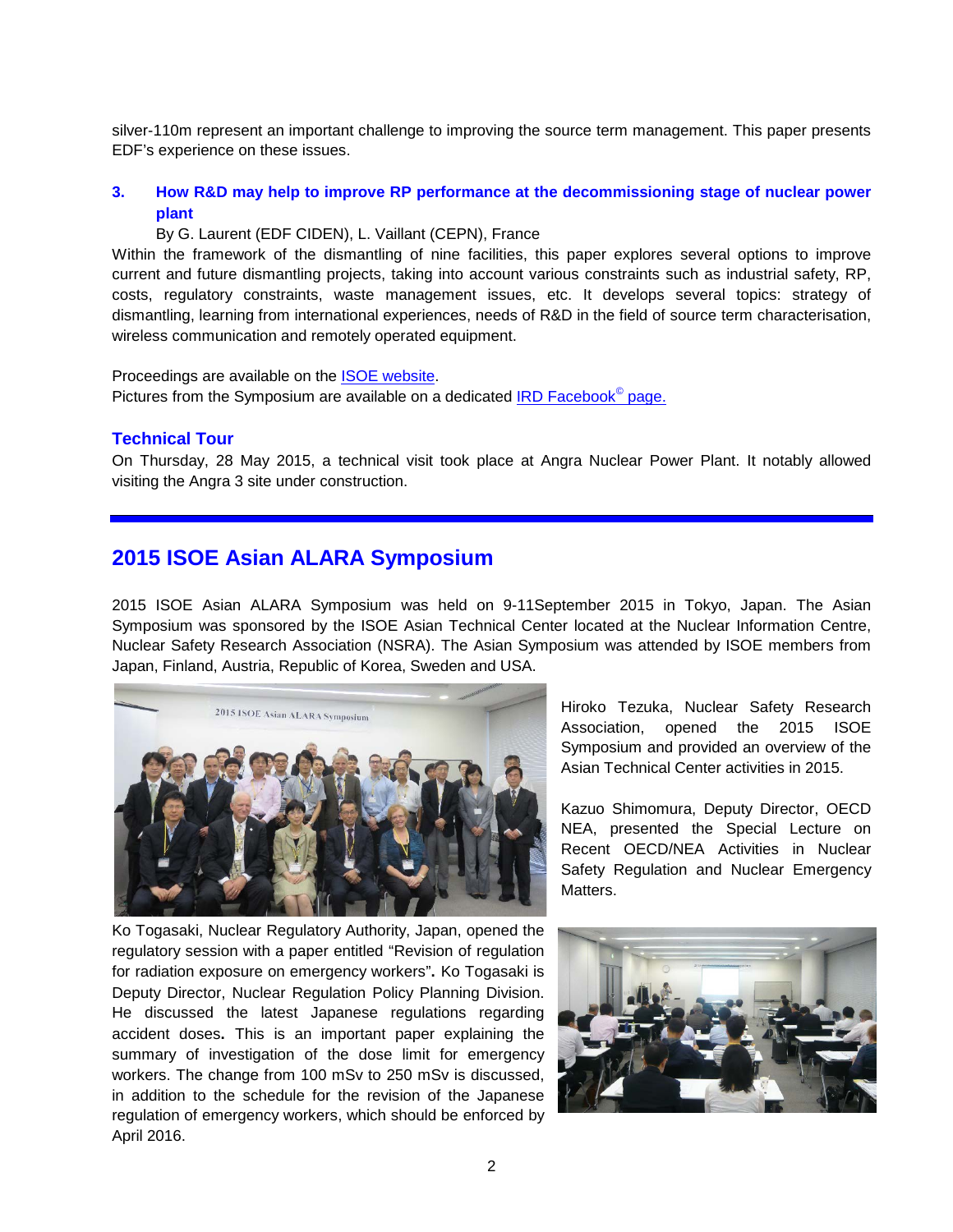A summary of the emergency dose reference values ("limits") and how they are applied in several countries is provided below:

| <b>Organization</b><br>/State                | <b>ICRP</b><br><b>Pub. 103</b><br>(2007)          | <b>IAEA</b><br><b>NO. GSR</b><br>Part 3<br>(interim) | <b>IAEA</b><br><b>Guidance</b>     | Japan                                                                | <b>U.S.A.</b>                                                 | <b>France</b>                                              | Canada                                       | <b>Korea</b>                            |
|----------------------------------------------|---------------------------------------------------|------------------------------------------------------|------------------------------------|----------------------------------------------------------------------|---------------------------------------------------------------|------------------------------------------------------------|----------------------------------------------|-----------------------------------------|
| Dose limit for<br>emergency<br>workers (mSv) | $< 500$ or 1000<br>(No limit for<br>high benefit) | < 500                                                | life saving<br>actions<br>$< 1$ Gy | 100<br>$(2011.3.14 -$<br>12.16:<br>temporarily<br>changed to<br>250) | 250<br>(depend on<br>the risk<br>analysis for<br>life saving) | 100<br>(300 for life)<br>saving, but<br>less than<br>1,000 | 500<br>(exceed<br>500 for<br>life<br>saving) | 500<br>(No limit<br>for life<br>saving) |

"Preparedness for Future Nuclear Emergencies Based on Lessons Learned from TEPCO Fukushima Daiichi NPP Accident" by Shojiro Yasui, Ministry of Health, Labour and Welfare, Japan provided a discussion of the long-term care for emergency workers at TEPCO Fukushima Daiichi Nuclear Power Plant. He discussed the process of selecting emergency workers by employers and the optimization of dose controls during emergencies. Employers must calculate and record the cumulative effective doses monthly, annually and every five years. Records must be preserved for 30 years.

Two Distinguished Papers were selected by the Technical Program Committee:

#### **1. Improvement of the Labor Environment at Fukushima Daiichi Nuclear Power Station**

By Yasuhito Nishida, Radiation Protection and Management Group, Tokyo Electric Power Company. A reduction in dose rates at the Fukushima Daiichi site is described in detail in the complete paper. This paper was of particular interest to the attendees because TEPCO announced important achievements at the Fukushima Daiichi Nuclear Power Station site including:

- Fuel has been removed from the Unit 4 spent fuel pool.
- Work has started on the removal of large rubble within the Unit 3 spent fuel pool.
- Preparations are underway to remove fuel and fuel debris from Units 1, 2 and 3.
- 8000 workers are currently on site with an increase in work force planned
- Areas which require full face masks have been significantly reduced
- A large rest building has been constructed to provide food service and sleeping rooms for the workers. This building is also used for office work and safety check of workers.



#### 2. **Development of Integrated Drain Information System for Reducing Radiation Exposure**

By Dong-ug Kim, Korea Hydro & Nuclear Power Co., Republic of Korea Mr. Kim discussed an ambitious program to systemise the liquid drain piping at operating nuclear plants so that the location of radioactive leaks could be readily identified. Piping drawings were researched and compared with plant piping systems. Where non-conforming drain piping was discovered, the piping design was changed. The result of the program was the creation of a drain database and mapping system to increase visibility of the plant drain piping system. The integrated drain information system contains piping drawings and a drain database which will reduce both workers' and public exposure to radiation by finding the location of radioactive leaks faster for quick actions.

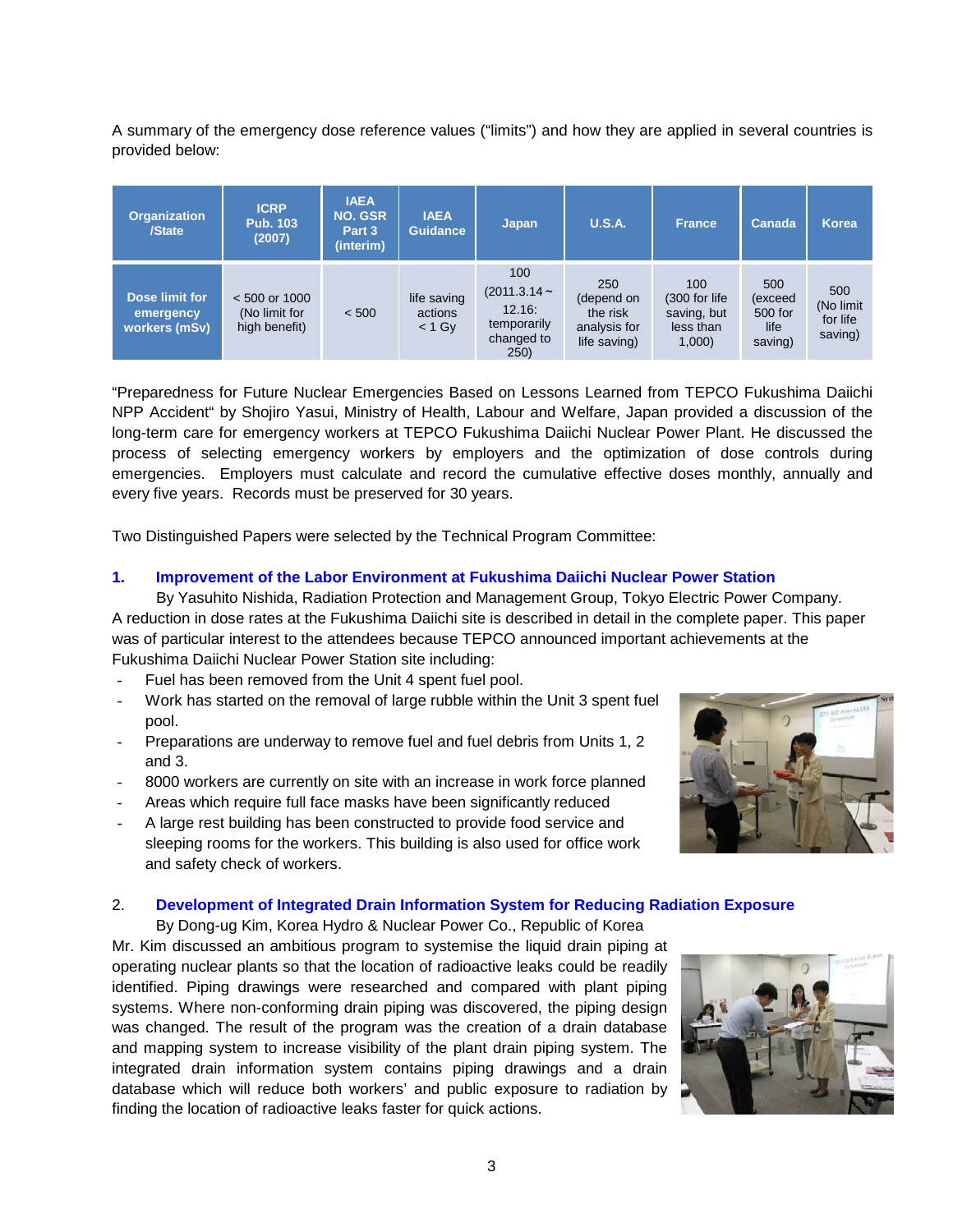Proceedings are available on the ISOE [website](http://www.isoe-network.net/index.php/symposium-mainmenu-113/proceedings.html) as well as on the [ATC website.](http://www.nsra.or.jp/isoe/english/alarasymposium/workshop_2015.html)

## **Technical Tour**

A technical tour of the Japan Nuclear Fuel Limited (JNFL) was held on Friday, 11 September 2015; sixteen participants joined the tour. The attendees boarded the Shinkansen bullet-train from Tokyo to Shichinohe-Towada. They visited PR centre of JNFL and learned the various activities on radiation protection through lectures by JNFL staffs. They entered into the radiation controlled area of the reprocessing facility and then had a chance to visit the control room and spent fuel receiving and storage facility.





Japan Nuclear Fuel Limited (JNFL)

# **New ISOE Working Group**

## This year the **"Working Group on Radiological Protection Aspects of Decommissioning Activities at NPPs"**: **WGDECOM** was launched.

The objective of the working group (WG) is to provide a forum for experts to develop a process within the ISOE programme to better share operational RP data and experience for NPPs in various stages of decommissioning or in preparation for decommissioning. The working group will report regularly to the ISOE Management Board. The 2015-2018 Terms of Reference specify that the WG will identify:

- the areas of operational RP for NPPs planning decommissioning or in the process of decommissioning that are most relevant for effective management of occupational exposure;
- the operational data that can be collected through the ISOE databases in order to suggest trends and aspects that can be studied and used for benchmarking as a starting point for more in-depth analyses;
- a network of operational RP experts at NPPs who are planning decommissioning or who are in the process of decommissioning for the ISOE Management Board to see how they can be integrated into the ISOE programme to effectively exchange occupational exposure management experience;
- factors and aspects that play key roles in achieving good practices in decommissioning (knowledge and institutional memory, experience, technology, regulatory requirements and guidance, worker